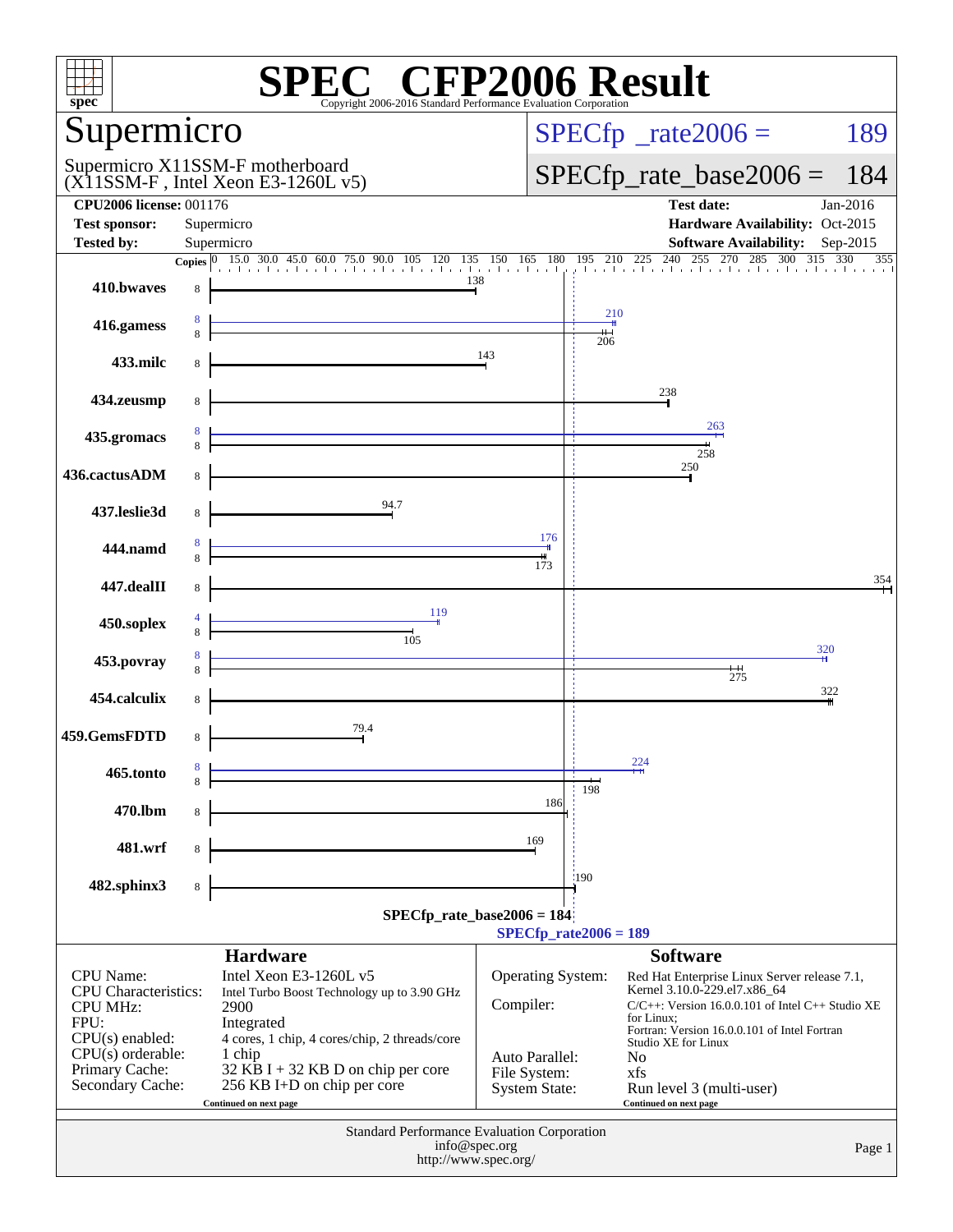

# Supermicro

#### $(X11SSM-F$ , Intel Xeon E3-1260L v5) Supermicro X11SSM-F motherboard

 $SPECTp_rate2006 = 189$ 

## [SPECfp\\_rate\\_base2006 =](http://www.spec.org/auto/cpu2006/Docs/result-fields.html#SPECfpratebase2006) 184

| <b>CPU2006 license: 001176</b>       |                                                                         |                                                            | <b>Test date:</b><br>$Jan-2016$             |
|--------------------------------------|-------------------------------------------------------------------------|------------------------------------------------------------|---------------------------------------------|
| <b>Test sponsor:</b>                 | Supermicro                                                              |                                                            | Hardware Availability: Oct-2015             |
| <b>Tested by:</b>                    | Supermicro                                                              |                                                            | <b>Software Availability:</b><br>$Sep-2015$ |
| L3 Cache:<br>Other Cache:<br>Memory: | 8 MB I+D on chip per chip<br>None<br>32 GB (2 x 16 GB 2Rx8 PC4-2133P-E) | <b>Base Pointers:</b><br>Peak Pointers:<br>Other Software: | $32/64$ -bit<br>$32/64$ -bit<br>None        |
| Disk Subsystem:<br>Other Hardware:   | 1 x 400 GB SATA III SSD<br>None                                         |                                                            |                                             |

| Results Tadie    |               |                 |              |                |       |                |       |                             |                   |              |                |              |                |              |
|------------------|---------------|-----------------|--------------|----------------|-------|----------------|-------|-----------------------------|-------------------|--------------|----------------|--------------|----------------|--------------|
|                  |               |                 |              | <b>Base</b>    |       |                |       |                             |                   |              | <b>Peak</b>    |              |                |              |
| <b>Benchmark</b> | <b>Copies</b> | <b>Seconds</b>  | Ratio        | <b>Seconds</b> | Ratio | <b>Seconds</b> | Ratio | <b>Copies</b>               | <b>Seconds</b>    | <b>Ratio</b> | <b>Seconds</b> | <b>Ratio</b> | <b>Seconds</b> | <b>Ratio</b> |
| 410.bwayes       | 81            | 791             | 138          | 787            | 138   | 788            | 138   | 8                           | 791               | 138          | 787            | 138          | 788            | <u>138</u>   |
| 416.gamess       | 8             | 761             | 206          | 768            | 204   | 749            | 209   | 8                           | 749               | 209          | 745            | 210          | 743            | 211          |
| 433.milc         | 8             | 512             | 143          | 512            | 143   | 512            | 143   | 8                           | 512               | 143          | 512            | 143          | 512            | 143          |
| 434.zeusmp       | 8             | 305             | 239          | 306            | 238   | 306            | 238   | 8                           | 305               | 239          | 306            | 238          | 306            | 238          |
| 435.gromacs      | 8             | 221             | 258          | 220            | 259   | 222            | 258   | 8                           | 214               | 267          | 217            | 263          | 217            | 263          |
| 436.cactusADM    | 8             | 383             | 250          | 382            | 250   | 383            | 249   | 8                           | 383               | 250          | 382            | 250          | 383            | 249          |
| 437.leslie3d     | 8             | 794             | 94.7         | 794            | 94.7  | 794            | 94.7  | 8                           | 794               | 94.7         | 794            | 94.7         | 794            | 94.7         |
| 444.namd         | 8             | 372             | 172          | 370            | 173   | 368            | 174   | 8                           | 365               | 176          | 363            | 177          | 366            | 175          |
| 447.dealII       | 8             | 258             | 355          | 258            | 354   | 262            | 350   | 8                           | 258               | 355          | 258            | 354          | 262            | 350          |
| 450.soplex       | 8             | 635             | 105          | 635            | 105   | 635            | 105   | $\overline{4}$              | 282               | 118          | 281            | 119          | 281            | <u>119</u>   |
| 453.povray       | 8             | 157             | 270          | 155            | 275   | 154            | 277   | 8                           | <u>133</u>        | 320          | 134            | 319          | 133            | 321          |
| 454.calculix     | 8             | 205             | 321          | 204            | 324   | 205            | 322   | 8                           | 205               | 321          | 204            | 324          | 205            | 322          |
| 459.GemsFDTD     | 8             | 1068            | 79.4         | 1069           | 79.4  | 1069           | 79.4  | 8                           | 1068              | 79.4         | 1069           | 79.4         | 1069           | <u>79.4</u>  |
| 465.tonto        | 8             | 389             | 203          | 398            | 198   | 397            | 198   | 8                           | 349               | 225          | 352            | 224          | 358            | 220          |
| 470.1bm          | 8             | 592             | 186          | 592            | 186   | 592            | 186   | 8                           | 592               | 186          | 592            | 186          | 592            | 186          |
| 481.wrf          | 8             | 528             | 169          | 529            | 169   | <u>529</u>     | 169   | 8                           | 528               | 169          | 529            | 169          | 529            | 169          |
| 482.sphinx3      | 8             | 821             | 190          | 821            | 190   | 824            | 189   | 8                           | 821               | <b>190</b>   | 821            | 190          | 824            | 189          |
| n.               | $\mathbf{1}$  | $\cdot$ $\cdot$ | $\mathbf{1}$ | 1.1.1          |       |                | T11   | $1 \quad 1$<br>$\mathbf{1}$ | $\cdot$<br>$\sim$ |              | $\cdot$        |              |                |              |

Results appear in the [order in which they were run.](http://www.spec.org/auto/cpu2006/Docs/result-fields.html#RunOrder) Bold underlined text [indicates a median measurement.](http://www.spec.org/auto/cpu2006/Docs/result-fields.html#Median)

#### **[Submit Notes](http://www.spec.org/auto/cpu2006/Docs/result-fields.html#SubmitNotes)**

 The taskset mechanism was used to bind copies to processors. The config file option 'submit' was used to generate taskset commands to bind each copy to a specific processor. For details, please see the config file.

#### **[Operating System Notes](http://www.spec.org/auto/cpu2006/Docs/result-fields.html#OperatingSystemNotes)**

Stack size set to unlimited using "ulimit -s unlimited"

#### **[Platform Notes](http://www.spec.org/auto/cpu2006/Docs/result-fields.html#PlatformNotes)**

As tested, the system used a Supermicro CSE-113MFAC2-R606CB chassis. The chassis is configured with 2 PWS-606P-1R redundant power supply, 1 SNK-P0046P heatsink, as well as 4 FAN-0154L4 middle cooling fan.

Continued on next page

Standard Performance Evaluation Corporation [info@spec.org](mailto:info@spec.org) <http://www.spec.org/>

Page 2

#### **[Results Table](http://www.spec.org/auto/cpu2006/Docs/result-fields.html#ResultsTable)**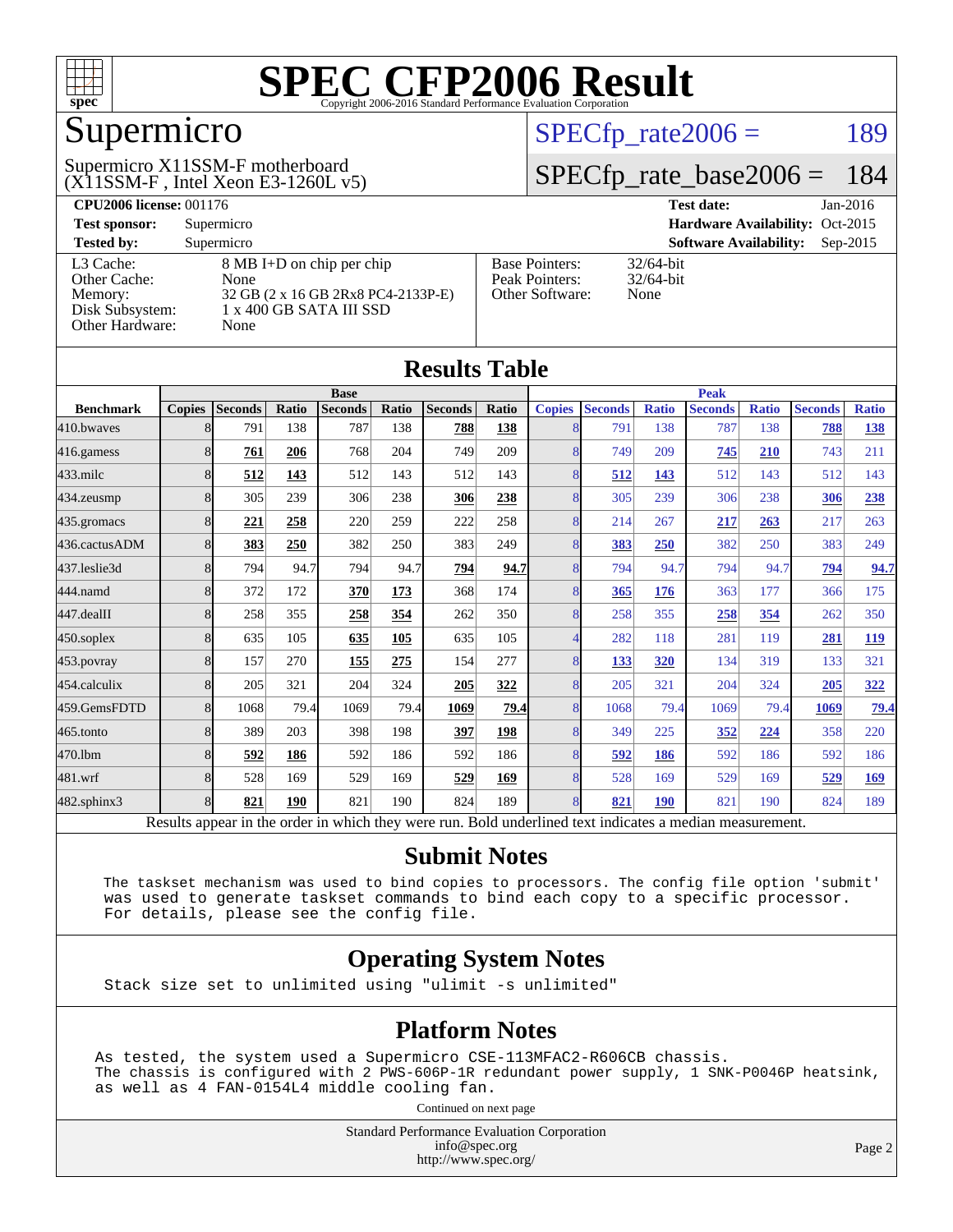

#### Supermicro

 $SPECfp_rate2006 = 189$  $SPECfp_rate2006 = 189$ 

(X11SSM-F , Intel Xeon E3-1260L v5) Supermicro X11SSM-F motherboard

[SPECfp\\_rate\\_base2006 =](http://www.spec.org/auto/cpu2006/Docs/result-fields.html#SPECfpratebase2006) 184

**[CPU2006 license:](http://www.spec.org/auto/cpu2006/Docs/result-fields.html#CPU2006license)** 001176 **[Test date:](http://www.spec.org/auto/cpu2006/Docs/result-fields.html#Testdate)** Jan-2016 **[Test sponsor:](http://www.spec.org/auto/cpu2006/Docs/result-fields.html#Testsponsor)** Supermicro Supermicro **[Hardware Availability:](http://www.spec.org/auto/cpu2006/Docs/result-fields.html#HardwareAvailability)** Oct-2015 **[Tested by:](http://www.spec.org/auto/cpu2006/Docs/result-fields.html#Testedby)** Supermicro **Supermicro [Software Availability:](http://www.spec.org/auto/cpu2006/Docs/result-fields.html#SoftwareAvailability)** Sep-2015

#### **[Platform Notes \(Continued\)](http://www.spec.org/auto/cpu2006/Docs/result-fields.html#PlatformNotes)**

Standard Performance Evaluation Corporation [info@spec.org](mailto:info@spec.org) <http://www.spec.org/> Page 3 Sysinfo program /usr/cpu2006/config/sysinfo.rev6914 \$Rev: 6914 \$ \$Date:: 2014-06-25 #\$ e3fbb8667b5a285932ceab81e28219e1 running on X10SRA-01 Thu Jan 14 14:06:22 2016 This section contains SUT (System Under Test) info as seen by some common utilities. To remove or add to this section, see: <http://www.spec.org/cpu2006/Docs/config.html#sysinfo> From /proc/cpuinfo model name : Intel(R) Xeon(R) CPU E3-1260L v5 @ 2.90GHz 1 "physical id"s (chips) 8 "processors" cores, siblings (Caution: counting these is hw and system dependent. The following excerpts from /proc/cpuinfo might not be reliable. Use with caution.) cpu cores : 4 siblings : 8 physical 0: cores 0 1 2 3 cache size : 8192 KB From /proc/meminfo MemTotal: 32768216 kB HugePages\_Total: 0 Hugepagesize: 2048 kB From /etc/\*release\* /etc/\*version\* os-release: NAME="Red Hat Enterprise Linux Server" VERSION="7.1 (Maipo)" ID="rhel" ID\_LIKE="fedora" VERSION\_ID="7.1" PRETTY\_NAME="Red Hat Enterprise Linux Server 7.1 (Maipo)" ANSI\_COLOR="0;31" CPE\_NAME="cpe:/o:redhat:enterprise\_linux:7.1:GA:server" redhat-release: Red Hat Enterprise Linux Server release 7.1 (Maipo) system-release: Red Hat Enterprise Linux Server release 7.1 (Maipo) system-release-cpe: cpe:/o:redhat:enterprise\_linux:7.1:ga:server uname -a: Linux X10SRA-01 3.10.0-229.el7.x86\_64 #1 SMP Thu Jan 29 18:37:38 EST 2015 x86\_64 x86\_64 x86\_64 GNU/Linux run-level 3 Jan 14 02:02 SPEC is set to: /usr/cpu2006<br>Filesystem Type Size Filesystem Type Size Used Avail Use% Mounted on<br>/dev/sda2 xfs 183G 13G 170G 7% / /dev/sda2 xfs 183G 13G 170G 7% / Additional information from dmidecode: Warning: Use caution when you interpret this section. The 'dmidecode' program reads system data which is "intended to allow hardware to be accurately Continued on next page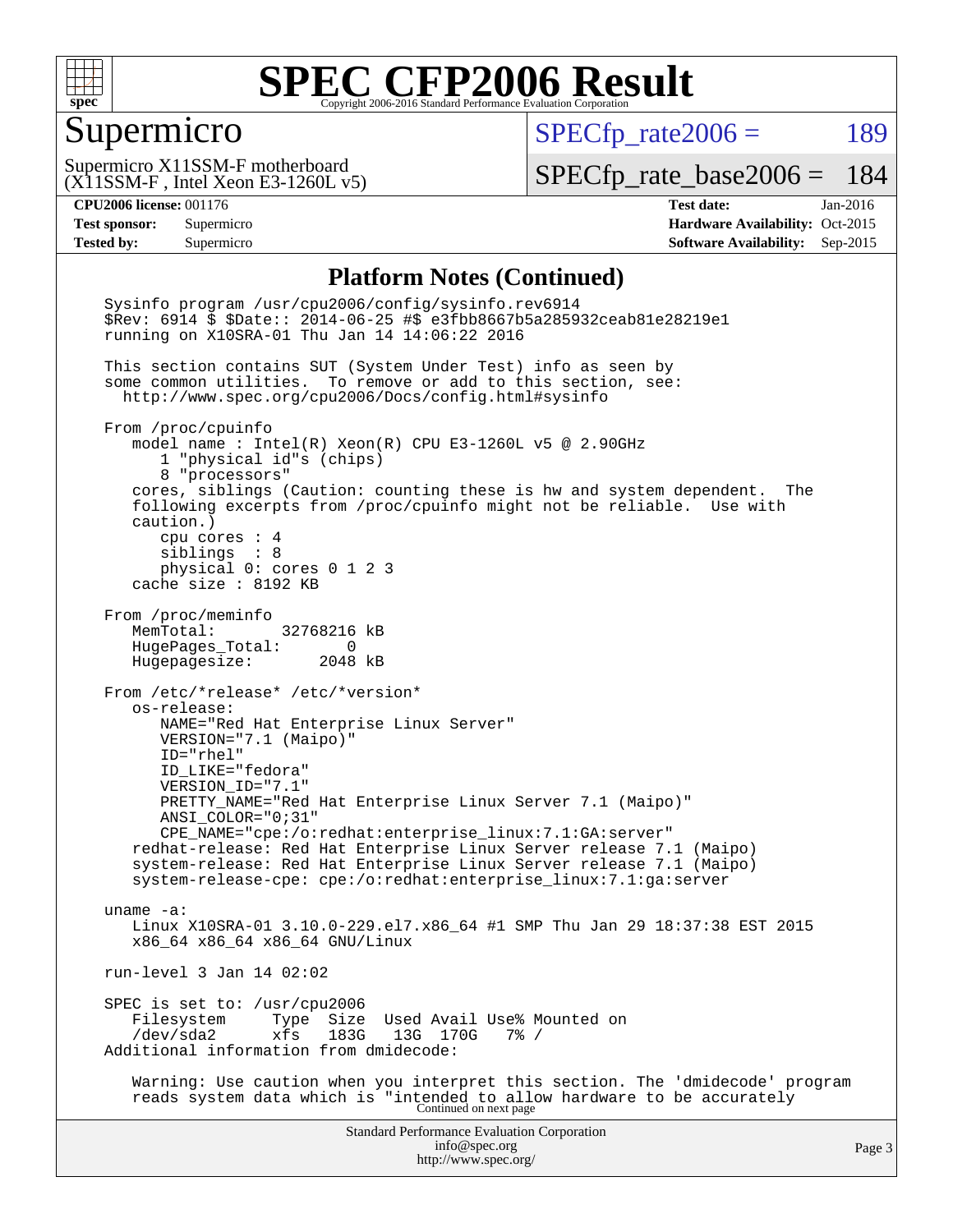

#### Supermicro

 $SPECTp\_rate2006 = 189$ 

(X11SSM-F , Intel Xeon E3-1260L v5) Supermicro X11SSM-F motherboard

[SPECfp\\_rate\\_base2006 =](http://www.spec.org/auto/cpu2006/Docs/result-fields.html#SPECfpratebase2006) 184

**[CPU2006 license:](http://www.spec.org/auto/cpu2006/Docs/result-fields.html#CPU2006license)** 001176 **[Test date:](http://www.spec.org/auto/cpu2006/Docs/result-fields.html#Testdate)** Jan-2016 **[Test sponsor:](http://www.spec.org/auto/cpu2006/Docs/result-fields.html#Testsponsor)** Supermicro Supermicro **[Hardware Availability:](http://www.spec.org/auto/cpu2006/Docs/result-fields.html#HardwareAvailability)** Oct-2015 **[Tested by:](http://www.spec.org/auto/cpu2006/Docs/result-fields.html#Testedby)** Supermicro **Supermicro [Software Availability:](http://www.spec.org/auto/cpu2006/Docs/result-fields.html#SoftwareAvailability)** Sep-2015

#### **[Platform Notes \(Continued\)](http://www.spec.org/auto/cpu2006/Docs/result-fields.html#PlatformNotes)**

 determined", but the intent may not be met, as there are frequent changes to hardware, firmware, and the "DMTF SMBIOS" standard.

 BIOS American Megatrends Inc. 1.0b 12/22/2015 Memory: 2x Not Specified Not Specified 2x Samsung M391A2K43BB1-CPB 16 GB 2 rank 2133 MHz

(End of data from sysinfo program)

#### **[General Notes](http://www.spec.org/auto/cpu2006/Docs/result-fields.html#GeneralNotes)**

Environment variables set by runspec before the start of the run: LD LIBRARY\_PATH = "/usr/cpu2006/libs/32:/usr/cpu2006/libs/64:/usr/cpu2006/sh"

 Binaries compiled on a system with 1x Intel Core i5-4670K CPU + 32GB memory using RedHat EL 7.1 Transparent Huge Pages enabled with: echo always > /sys/kernel/mm/transparent\_hugepage/enabled

**[Base Compiler Invocation](http://www.spec.org/auto/cpu2006/Docs/result-fields.html#BaseCompilerInvocation)**

[C benchmarks](http://www.spec.org/auto/cpu2006/Docs/result-fields.html#Cbenchmarks):  $icc$   $-m64$ 

[C++ benchmarks:](http://www.spec.org/auto/cpu2006/Docs/result-fields.html#CXXbenchmarks) [icpc -m64](http://www.spec.org/cpu2006/results/res2016q1/cpu2006-20160206-39002.flags.html#user_CXXbase_intel_icpc_64bit_bedb90c1146cab66620883ef4f41a67e)

[Fortran benchmarks](http://www.spec.org/auto/cpu2006/Docs/result-fields.html#Fortranbenchmarks): [ifort -m64](http://www.spec.org/cpu2006/results/res2016q1/cpu2006-20160206-39002.flags.html#user_FCbase_intel_ifort_64bit_ee9d0fb25645d0210d97eb0527dcc06e)

[Benchmarks using both Fortran and C](http://www.spec.org/auto/cpu2006/Docs/result-fields.html#BenchmarksusingbothFortranandC): [icc -m64](http://www.spec.org/cpu2006/results/res2016q1/cpu2006-20160206-39002.flags.html#user_CC_FCbase_intel_icc_64bit_0b7121f5ab7cfabee23d88897260401c) [ifort -m64](http://www.spec.org/cpu2006/results/res2016q1/cpu2006-20160206-39002.flags.html#user_CC_FCbase_intel_ifort_64bit_ee9d0fb25645d0210d97eb0527dcc06e)

### **[Base Portability Flags](http://www.spec.org/auto/cpu2006/Docs/result-fields.html#BasePortabilityFlags)**

 410.bwaves: [-DSPEC\\_CPU\\_LP64](http://www.spec.org/cpu2006/results/res2016q1/cpu2006-20160206-39002.flags.html#suite_basePORTABILITY410_bwaves_DSPEC_CPU_LP64) 416.gamess: [-DSPEC\\_CPU\\_LP64](http://www.spec.org/cpu2006/results/res2016q1/cpu2006-20160206-39002.flags.html#suite_basePORTABILITY416_gamess_DSPEC_CPU_LP64) 433.milc: [-DSPEC\\_CPU\\_LP64](http://www.spec.org/cpu2006/results/res2016q1/cpu2006-20160206-39002.flags.html#suite_basePORTABILITY433_milc_DSPEC_CPU_LP64) 434.zeusmp: [-DSPEC\\_CPU\\_LP64](http://www.spec.org/cpu2006/results/res2016q1/cpu2006-20160206-39002.flags.html#suite_basePORTABILITY434_zeusmp_DSPEC_CPU_LP64) 435.gromacs: [-DSPEC\\_CPU\\_LP64](http://www.spec.org/cpu2006/results/res2016q1/cpu2006-20160206-39002.flags.html#suite_basePORTABILITY435_gromacs_DSPEC_CPU_LP64) [-nofor\\_main](http://www.spec.org/cpu2006/results/res2016q1/cpu2006-20160206-39002.flags.html#user_baseLDPORTABILITY435_gromacs_f-nofor_main) 436.cactusADM: [-DSPEC\\_CPU\\_LP64](http://www.spec.org/cpu2006/results/res2016q1/cpu2006-20160206-39002.flags.html#suite_basePORTABILITY436_cactusADM_DSPEC_CPU_LP64) [-nofor\\_main](http://www.spec.org/cpu2006/results/res2016q1/cpu2006-20160206-39002.flags.html#user_baseLDPORTABILITY436_cactusADM_f-nofor_main) 437.leslie3d: [-DSPEC\\_CPU\\_LP64](http://www.spec.org/cpu2006/results/res2016q1/cpu2006-20160206-39002.flags.html#suite_basePORTABILITY437_leslie3d_DSPEC_CPU_LP64) 444.namd: [-DSPEC\\_CPU\\_LP64](http://www.spec.org/cpu2006/results/res2016q1/cpu2006-20160206-39002.flags.html#suite_basePORTABILITY444_namd_DSPEC_CPU_LP64) 447.dealII: [-DSPEC\\_CPU\\_LP64](http://www.spec.org/cpu2006/results/res2016q1/cpu2006-20160206-39002.flags.html#suite_basePORTABILITY447_dealII_DSPEC_CPU_LP64) 450.soplex: [-DSPEC\\_CPU\\_LP64](http://www.spec.org/cpu2006/results/res2016q1/cpu2006-20160206-39002.flags.html#suite_basePORTABILITY450_soplex_DSPEC_CPU_LP64)

Continued on next page

Standard Performance Evaluation Corporation [info@spec.org](mailto:info@spec.org) <http://www.spec.org/>

Page 4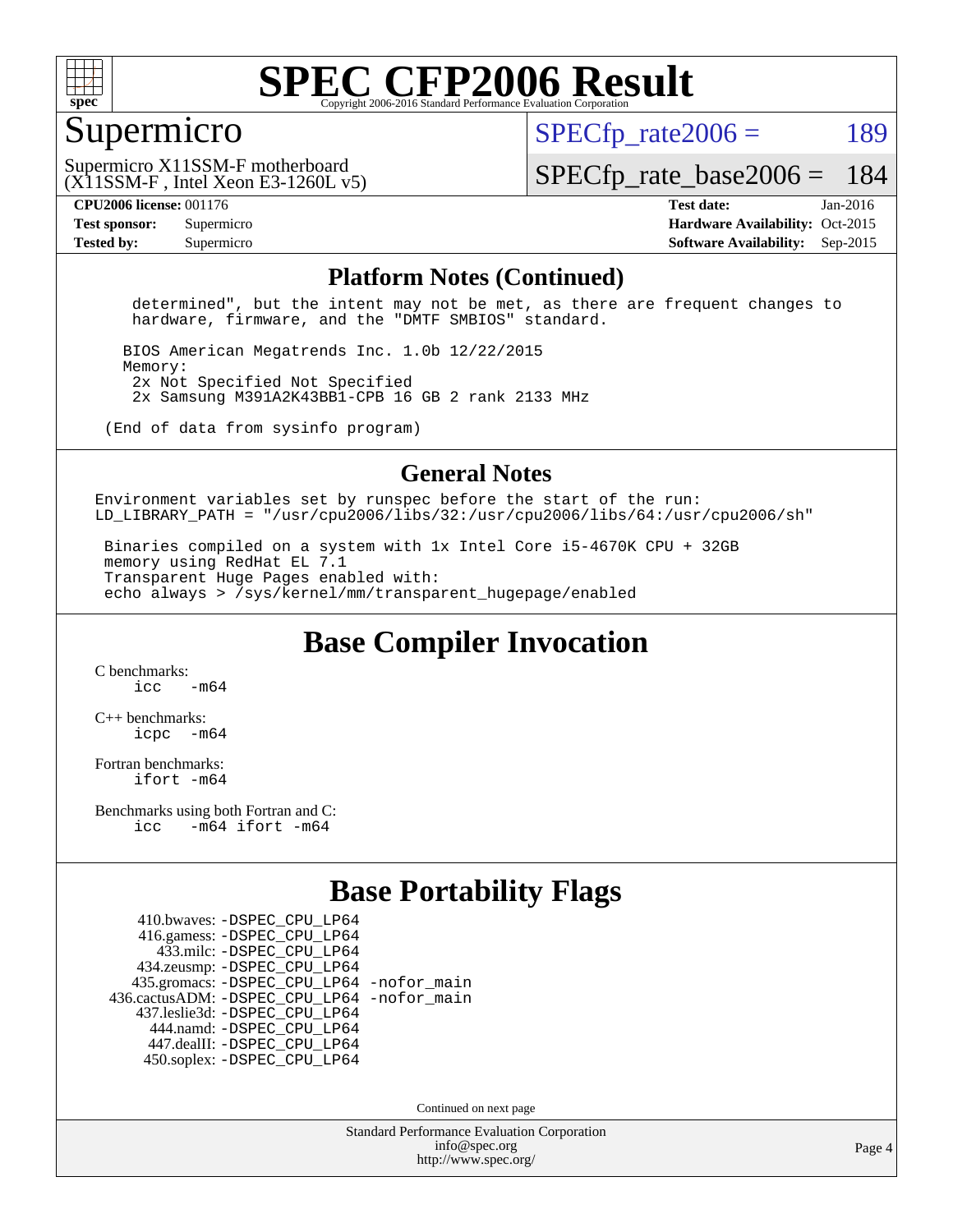

### Supermicro

 $SPECTp\_rate2006 = 189$ 

(X11SSM-F , Intel Xeon E3-1260L v5) Supermicro X11SSM-F motherboard

[SPECfp\\_rate\\_base2006 =](http://www.spec.org/auto/cpu2006/Docs/result-fields.html#SPECfpratebase2006) 184

**[CPU2006 license:](http://www.spec.org/auto/cpu2006/Docs/result-fields.html#CPU2006license)** 001176 **[Test date:](http://www.spec.org/auto/cpu2006/Docs/result-fields.html#Testdate)** Jan-2016 **[Test sponsor:](http://www.spec.org/auto/cpu2006/Docs/result-fields.html#Testsponsor)** Supermicro Supermicro **[Hardware Availability:](http://www.spec.org/auto/cpu2006/Docs/result-fields.html#HardwareAvailability)** Oct-2015 **[Tested by:](http://www.spec.org/auto/cpu2006/Docs/result-fields.html#Testedby)** Supermicro **Supermicro [Software Availability:](http://www.spec.org/auto/cpu2006/Docs/result-fields.html#SoftwareAvailability)** Sep-2015

## **[Base Portability Flags \(Continued\)](http://www.spec.org/auto/cpu2006/Docs/result-fields.html#BasePortabilityFlags)**

 453.povray: [-DSPEC\\_CPU\\_LP64](http://www.spec.org/cpu2006/results/res2016q1/cpu2006-20160206-39002.flags.html#suite_basePORTABILITY453_povray_DSPEC_CPU_LP64) 454.calculix: [-DSPEC\\_CPU\\_LP64](http://www.spec.org/cpu2006/results/res2016q1/cpu2006-20160206-39002.flags.html#suite_basePORTABILITY454_calculix_DSPEC_CPU_LP64) [-nofor\\_main](http://www.spec.org/cpu2006/results/res2016q1/cpu2006-20160206-39002.flags.html#user_baseLDPORTABILITY454_calculix_f-nofor_main) 459.GemsFDTD: [-DSPEC\\_CPU\\_LP64](http://www.spec.org/cpu2006/results/res2016q1/cpu2006-20160206-39002.flags.html#suite_basePORTABILITY459_GemsFDTD_DSPEC_CPU_LP64)

 465.tonto: [-DSPEC\\_CPU\\_LP64](http://www.spec.org/cpu2006/results/res2016q1/cpu2006-20160206-39002.flags.html#suite_basePORTABILITY465_tonto_DSPEC_CPU_LP64) 470.lbm: [-DSPEC\\_CPU\\_LP64](http://www.spec.org/cpu2006/results/res2016q1/cpu2006-20160206-39002.flags.html#suite_basePORTABILITY470_lbm_DSPEC_CPU_LP64)

 481.wrf: [-DSPEC\\_CPU\\_LP64](http://www.spec.org/cpu2006/results/res2016q1/cpu2006-20160206-39002.flags.html#suite_basePORTABILITY481_wrf_DSPEC_CPU_LP64) [-DSPEC\\_CPU\\_CASE\\_FLAG](http://www.spec.org/cpu2006/results/res2016q1/cpu2006-20160206-39002.flags.html#b481.wrf_baseCPORTABILITY_DSPEC_CPU_CASE_FLAG) [-DSPEC\\_CPU\\_LINUX](http://www.spec.org/cpu2006/results/res2016q1/cpu2006-20160206-39002.flags.html#b481.wrf_baseCPORTABILITY_DSPEC_CPU_LINUX) 482.sphinx3: [-DSPEC\\_CPU\\_LP64](http://www.spec.org/cpu2006/results/res2016q1/cpu2006-20160206-39002.flags.html#suite_basePORTABILITY482_sphinx3_DSPEC_CPU_LP64)

#### **[Base Optimization Flags](http://www.spec.org/auto/cpu2006/Docs/result-fields.html#BaseOptimizationFlags)**

[C benchmarks](http://www.spec.org/auto/cpu2006/Docs/result-fields.html#Cbenchmarks):

[-xCORE-AVX2](http://www.spec.org/cpu2006/results/res2016q1/cpu2006-20160206-39002.flags.html#user_CCbase_f-xAVX2_5f5fc0cbe2c9f62c816d3e45806c70d7) [-ipo](http://www.spec.org/cpu2006/results/res2016q1/cpu2006-20160206-39002.flags.html#user_CCbase_f-ipo) [-O3](http://www.spec.org/cpu2006/results/res2016q1/cpu2006-20160206-39002.flags.html#user_CCbase_f-O3) [-no-prec-div](http://www.spec.org/cpu2006/results/res2016q1/cpu2006-20160206-39002.flags.html#user_CCbase_f-no-prec-div) [-opt-prefetch](http://www.spec.org/cpu2006/results/res2016q1/cpu2006-20160206-39002.flags.html#user_CCbase_f-opt-prefetch) [-auto-p32](http://www.spec.org/cpu2006/results/res2016q1/cpu2006-20160206-39002.flags.html#user_CCbase_f-auto-p32) [-ansi-alias](http://www.spec.org/cpu2006/results/res2016q1/cpu2006-20160206-39002.flags.html#user_CCbase_f-ansi-alias) [-opt-mem-layout-trans=3](http://www.spec.org/cpu2006/results/res2016q1/cpu2006-20160206-39002.flags.html#user_CCbase_f-opt-mem-layout-trans_a7b82ad4bd7abf52556d4961a2ae94d5)

[C++ benchmarks:](http://www.spec.org/auto/cpu2006/Docs/result-fields.html#CXXbenchmarks)

[-xCORE-AVX2](http://www.spec.org/cpu2006/results/res2016q1/cpu2006-20160206-39002.flags.html#user_CXXbase_f-xAVX2_5f5fc0cbe2c9f62c816d3e45806c70d7) [-ipo](http://www.spec.org/cpu2006/results/res2016q1/cpu2006-20160206-39002.flags.html#user_CXXbase_f-ipo) [-O3](http://www.spec.org/cpu2006/results/res2016q1/cpu2006-20160206-39002.flags.html#user_CXXbase_f-O3) [-no-prec-div](http://www.spec.org/cpu2006/results/res2016q1/cpu2006-20160206-39002.flags.html#user_CXXbase_f-no-prec-div) [-opt-prefetch](http://www.spec.org/cpu2006/results/res2016q1/cpu2006-20160206-39002.flags.html#user_CXXbase_f-opt-prefetch) [-auto-p32](http://www.spec.org/cpu2006/results/res2016q1/cpu2006-20160206-39002.flags.html#user_CXXbase_f-auto-p32) [-ansi-alias](http://www.spec.org/cpu2006/results/res2016q1/cpu2006-20160206-39002.flags.html#user_CXXbase_f-ansi-alias) [-opt-mem-layout-trans=3](http://www.spec.org/cpu2006/results/res2016q1/cpu2006-20160206-39002.flags.html#user_CXXbase_f-opt-mem-layout-trans_a7b82ad4bd7abf52556d4961a2ae94d5)

[Fortran benchmarks](http://www.spec.org/auto/cpu2006/Docs/result-fields.html#Fortranbenchmarks): [-xCORE-AVX2](http://www.spec.org/cpu2006/results/res2016q1/cpu2006-20160206-39002.flags.html#user_FCbase_f-xAVX2_5f5fc0cbe2c9f62c816d3e45806c70d7) [-ipo](http://www.spec.org/cpu2006/results/res2016q1/cpu2006-20160206-39002.flags.html#user_FCbase_f-ipo) [-O3](http://www.spec.org/cpu2006/results/res2016q1/cpu2006-20160206-39002.flags.html#user_FCbase_f-O3) [-no-prec-div](http://www.spec.org/cpu2006/results/res2016q1/cpu2006-20160206-39002.flags.html#user_FCbase_f-no-prec-div) [-opt-prefetch](http://www.spec.org/cpu2006/results/res2016q1/cpu2006-20160206-39002.flags.html#user_FCbase_f-opt-prefetch)

[Benchmarks using both Fortran and C](http://www.spec.org/auto/cpu2006/Docs/result-fields.html#BenchmarksusingbothFortranandC): [-xCORE-AVX2](http://www.spec.org/cpu2006/results/res2016q1/cpu2006-20160206-39002.flags.html#user_CC_FCbase_f-xAVX2_5f5fc0cbe2c9f62c816d3e45806c70d7) [-ipo](http://www.spec.org/cpu2006/results/res2016q1/cpu2006-20160206-39002.flags.html#user_CC_FCbase_f-ipo) [-O3](http://www.spec.org/cpu2006/results/res2016q1/cpu2006-20160206-39002.flags.html#user_CC_FCbase_f-O3) [-no-prec-div](http://www.spec.org/cpu2006/results/res2016q1/cpu2006-20160206-39002.flags.html#user_CC_FCbase_f-no-prec-div) [-opt-prefetch](http://www.spec.org/cpu2006/results/res2016q1/cpu2006-20160206-39002.flags.html#user_CC_FCbase_f-opt-prefetch) [-auto-p32](http://www.spec.org/cpu2006/results/res2016q1/cpu2006-20160206-39002.flags.html#user_CC_FCbase_f-auto-p32) [-ansi-alias](http://www.spec.org/cpu2006/results/res2016q1/cpu2006-20160206-39002.flags.html#user_CC_FCbase_f-ansi-alias) [-opt-mem-layout-trans=3](http://www.spec.org/cpu2006/results/res2016q1/cpu2006-20160206-39002.flags.html#user_CC_FCbase_f-opt-mem-layout-trans_a7b82ad4bd7abf52556d4961a2ae94d5)

## **[Peak Compiler Invocation](http://www.spec.org/auto/cpu2006/Docs/result-fields.html#PeakCompilerInvocation)**

[C benchmarks](http://www.spec.org/auto/cpu2006/Docs/result-fields.html#Cbenchmarks):  $\text{icc}$   $-\text{m64}$ 

[C++ benchmarks \(except as noted below\):](http://www.spec.org/auto/cpu2006/Docs/result-fields.html#CXXbenchmarksexceptasnotedbelow) [icpc -m64](http://www.spec.org/cpu2006/results/res2016q1/cpu2006-20160206-39002.flags.html#user_CXXpeak_intel_icpc_64bit_bedb90c1146cab66620883ef4f41a67e)

450.soplex: [icpc -m32 -L/opt/intel/compilers\\_and\\_libraries\\_2016/linux/compiler/lib/ia32\\_lin](http://www.spec.org/cpu2006/results/res2016q1/cpu2006-20160206-39002.flags.html#user_peakCXXLD450_soplex_intel_icpc_b4f50a394bdb4597aa5879c16bc3f5c5)

[Fortran benchmarks](http://www.spec.org/auto/cpu2006/Docs/result-fields.html#Fortranbenchmarks): [ifort -m64](http://www.spec.org/cpu2006/results/res2016q1/cpu2006-20160206-39002.flags.html#user_FCpeak_intel_ifort_64bit_ee9d0fb25645d0210d97eb0527dcc06e)

[Benchmarks using both Fortran and C](http://www.spec.org/auto/cpu2006/Docs/result-fields.html#BenchmarksusingbothFortranandC): [icc -m64](http://www.spec.org/cpu2006/results/res2016q1/cpu2006-20160206-39002.flags.html#user_CC_FCpeak_intel_icc_64bit_0b7121f5ab7cfabee23d88897260401c) [ifort -m64](http://www.spec.org/cpu2006/results/res2016q1/cpu2006-20160206-39002.flags.html#user_CC_FCpeak_intel_ifort_64bit_ee9d0fb25645d0210d97eb0527dcc06e)

> Standard Performance Evaluation Corporation [info@spec.org](mailto:info@spec.org) <http://www.spec.org/>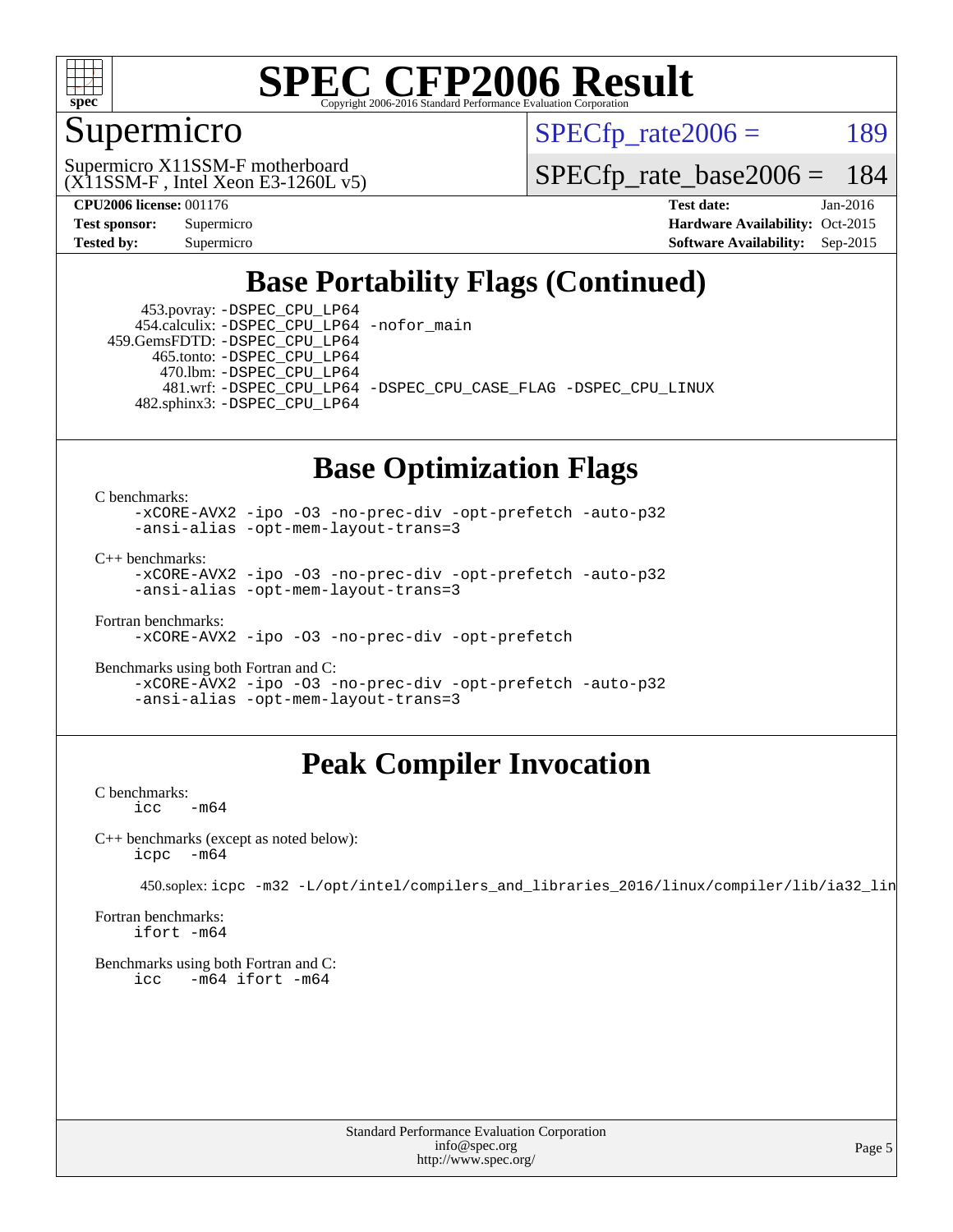

### Supermicro

 $SPECTp\_rate2006 = 189$ 

(X11SSM-F , Intel Xeon E3-1260L v5) Supermicro X11SSM-F motherboard

[SPECfp\\_rate\\_base2006 =](http://www.spec.org/auto/cpu2006/Docs/result-fields.html#SPECfpratebase2006) 184

| <b>Test sponsor:</b> | Supermicro |
|----------------------|------------|
| <b>Tested by:</b>    | Supermicro |

**[CPU2006 license:](http://www.spec.org/auto/cpu2006/Docs/result-fields.html#CPU2006license)** 001176 **[Test date:](http://www.spec.org/auto/cpu2006/Docs/result-fields.html#Testdate)** Jan-2016 **[Hardware Availability:](http://www.spec.org/auto/cpu2006/Docs/result-fields.html#HardwareAvailability)** Oct-2015 **[Software Availability:](http://www.spec.org/auto/cpu2006/Docs/result-fields.html#SoftwareAvailability)** Sep-2015

### **[Peak Portability Flags](http://www.spec.org/auto/cpu2006/Docs/result-fields.html#PeakPortabilityFlags)**

 410.bwaves: [-DSPEC\\_CPU\\_LP64](http://www.spec.org/cpu2006/results/res2016q1/cpu2006-20160206-39002.flags.html#suite_peakPORTABILITY410_bwaves_DSPEC_CPU_LP64) 416.gamess: [-DSPEC\\_CPU\\_LP64](http://www.spec.org/cpu2006/results/res2016q1/cpu2006-20160206-39002.flags.html#suite_peakPORTABILITY416_gamess_DSPEC_CPU_LP64) 433.milc: [-DSPEC\\_CPU\\_LP64](http://www.spec.org/cpu2006/results/res2016q1/cpu2006-20160206-39002.flags.html#suite_peakPORTABILITY433_milc_DSPEC_CPU_LP64) 434.zeusmp: [-DSPEC\\_CPU\\_LP64](http://www.spec.org/cpu2006/results/res2016q1/cpu2006-20160206-39002.flags.html#suite_peakPORTABILITY434_zeusmp_DSPEC_CPU_LP64) 435.gromacs: [-DSPEC\\_CPU\\_LP64](http://www.spec.org/cpu2006/results/res2016q1/cpu2006-20160206-39002.flags.html#suite_peakPORTABILITY435_gromacs_DSPEC_CPU_LP64) [-nofor\\_main](http://www.spec.org/cpu2006/results/res2016q1/cpu2006-20160206-39002.flags.html#user_peakLDPORTABILITY435_gromacs_f-nofor_main) 436.cactusADM: [-DSPEC\\_CPU\\_LP64](http://www.spec.org/cpu2006/results/res2016q1/cpu2006-20160206-39002.flags.html#suite_peakPORTABILITY436_cactusADM_DSPEC_CPU_LP64) [-nofor\\_main](http://www.spec.org/cpu2006/results/res2016q1/cpu2006-20160206-39002.flags.html#user_peakLDPORTABILITY436_cactusADM_f-nofor_main) 437.leslie3d: [-DSPEC\\_CPU\\_LP64](http://www.spec.org/cpu2006/results/res2016q1/cpu2006-20160206-39002.flags.html#suite_peakPORTABILITY437_leslie3d_DSPEC_CPU_LP64) 444.namd: [-DSPEC\\_CPU\\_LP64](http://www.spec.org/cpu2006/results/res2016q1/cpu2006-20160206-39002.flags.html#suite_peakPORTABILITY444_namd_DSPEC_CPU_LP64) 447.dealII: [-DSPEC\\_CPU\\_LP64](http://www.spec.org/cpu2006/results/res2016q1/cpu2006-20160206-39002.flags.html#suite_peakPORTABILITY447_dealII_DSPEC_CPU_LP64) 450.soplex: [-D\\_FILE\\_OFFSET\\_BITS=64](http://www.spec.org/cpu2006/results/res2016q1/cpu2006-20160206-39002.flags.html#user_peakPORTABILITY450_soplex_file_offset_bits_64_438cf9856305ebd76870a2c6dc2689ab) 453.povray: [-DSPEC\\_CPU\\_LP64](http://www.spec.org/cpu2006/results/res2016q1/cpu2006-20160206-39002.flags.html#suite_peakPORTABILITY453_povray_DSPEC_CPU_LP64) 454.calculix: [-DSPEC\\_CPU\\_LP64](http://www.spec.org/cpu2006/results/res2016q1/cpu2006-20160206-39002.flags.html#suite_peakPORTABILITY454_calculix_DSPEC_CPU_LP64) [-nofor\\_main](http://www.spec.org/cpu2006/results/res2016q1/cpu2006-20160206-39002.flags.html#user_peakLDPORTABILITY454_calculix_f-nofor_main) 459.GemsFDTD: [-DSPEC\\_CPU\\_LP64](http://www.spec.org/cpu2006/results/res2016q1/cpu2006-20160206-39002.flags.html#suite_peakPORTABILITY459_GemsFDTD_DSPEC_CPU_LP64) 465.tonto: [-DSPEC\\_CPU\\_LP64](http://www.spec.org/cpu2006/results/res2016q1/cpu2006-20160206-39002.flags.html#suite_peakPORTABILITY465_tonto_DSPEC_CPU_LP64) 470.lbm: [-DSPEC\\_CPU\\_LP64](http://www.spec.org/cpu2006/results/res2016q1/cpu2006-20160206-39002.flags.html#suite_peakPORTABILITY470_lbm_DSPEC_CPU_LP64) 481.wrf: [-DSPEC\\_CPU\\_LP64](http://www.spec.org/cpu2006/results/res2016q1/cpu2006-20160206-39002.flags.html#suite_peakPORTABILITY481_wrf_DSPEC_CPU_LP64) [-DSPEC\\_CPU\\_CASE\\_FLAG](http://www.spec.org/cpu2006/results/res2016q1/cpu2006-20160206-39002.flags.html#b481.wrf_peakCPORTABILITY_DSPEC_CPU_CASE_FLAG) [-DSPEC\\_CPU\\_LINUX](http://www.spec.org/cpu2006/results/res2016q1/cpu2006-20160206-39002.flags.html#b481.wrf_peakCPORTABILITY_DSPEC_CPU_LINUX) 482.sphinx3: [-DSPEC\\_CPU\\_LP64](http://www.spec.org/cpu2006/results/res2016q1/cpu2006-20160206-39002.flags.html#suite_peakPORTABILITY482_sphinx3_DSPEC_CPU_LP64)

### **[Peak Optimization Flags](http://www.spec.org/auto/cpu2006/Docs/result-fields.html#PeakOptimizationFlags)**

[C benchmarks](http://www.spec.org/auto/cpu2006/Docs/result-fields.html#Cbenchmarks):

 433.milc: basepeak = yes  $470.1$ bm: basepeak = yes  $482$ .sphinx3: basepeak = yes

#### [C++ benchmarks:](http://www.spec.org/auto/cpu2006/Docs/result-fields.html#CXXbenchmarks)

 444.namd: [-xCORE-AVX2](http://www.spec.org/cpu2006/results/res2016q1/cpu2006-20160206-39002.flags.html#user_peakPASS2_CXXFLAGSPASS2_LDFLAGS444_namd_f-xAVX2_5f5fc0cbe2c9f62c816d3e45806c70d7)(pass 2) [-prof-gen:threadsafe](http://www.spec.org/cpu2006/results/res2016q1/cpu2006-20160206-39002.flags.html#user_peakPASS1_CXXFLAGSPASS1_LDFLAGS444_namd_prof_gen_21a26eb79f378b550acd7bec9fe4467a)(pass 1)  $-i\text{po}(pass 2) -03(pass 2) -no-prec-div(pass 2)$  $-i\text{po}(pass 2) -03(pass 2) -no-prec-div(pass 2)$  $-i\text{po}(pass 2) -03(pass 2) -no-prec-div(pass 2)$ [-par-num-threads=1](http://www.spec.org/cpu2006/results/res2016q1/cpu2006-20160206-39002.flags.html#user_peakPASS1_CXXFLAGSPASS1_LDFLAGS444_namd_par_num_threads_786a6ff141b4e9e90432e998842df6c2)(pass 1) [-opt-mem-layout-trans=3](http://www.spec.org/cpu2006/results/res2016q1/cpu2006-20160206-39002.flags.html#user_peakPASS2_CXXFLAGS444_namd_f-opt-mem-layout-trans_a7b82ad4bd7abf52556d4961a2ae94d5)(pass 2) [-prof-use](http://www.spec.org/cpu2006/results/res2016q1/cpu2006-20160206-39002.flags.html#user_peakPASS2_CXXFLAGSPASS2_LDFLAGS444_namd_prof_use_bccf7792157ff70d64e32fe3e1250b55)(pass 2) [-fno-alias](http://www.spec.org/cpu2006/results/res2016q1/cpu2006-20160206-39002.flags.html#user_peakCXXOPTIMIZE444_namd_f-no-alias_694e77f6c5a51e658e82ccff53a9e63a) [-auto-ilp32](http://www.spec.org/cpu2006/results/res2016q1/cpu2006-20160206-39002.flags.html#user_peakCXXOPTIMIZE444_namd_f-auto-ilp32)

447.dealII: basepeak = yes

 450.soplex: [-xCORE-AVX2](http://www.spec.org/cpu2006/results/res2016q1/cpu2006-20160206-39002.flags.html#user_peakPASS2_CXXFLAGSPASS2_LDFLAGS450_soplex_f-xAVX2_5f5fc0cbe2c9f62c816d3e45806c70d7)(pass 2) [-prof-gen:threadsafe](http://www.spec.org/cpu2006/results/res2016q1/cpu2006-20160206-39002.flags.html#user_peakPASS1_CXXFLAGSPASS1_LDFLAGS450_soplex_prof_gen_21a26eb79f378b550acd7bec9fe4467a)(pass 1)  $-i\text{po}(pass 2) -\tilde{O}3(pass 2)$  -no- $\bar{p}rec-div(pass 2)$ [-par-num-threads=1](http://www.spec.org/cpu2006/results/res2016q1/cpu2006-20160206-39002.flags.html#user_peakPASS1_CXXFLAGSPASS1_LDFLAGS450_soplex_par_num_threads_786a6ff141b4e9e90432e998842df6c2)(pass 1) [-opt-mem-layout-trans=3](http://www.spec.org/cpu2006/results/res2016q1/cpu2006-20160206-39002.flags.html#user_peakPASS2_CXXFLAGS450_soplex_f-opt-mem-layout-trans_a7b82ad4bd7abf52556d4961a2ae94d5)(pass 2) [-prof-use](http://www.spec.org/cpu2006/results/res2016q1/cpu2006-20160206-39002.flags.html#user_peakPASS2_CXXFLAGSPASS2_LDFLAGS450_soplex_prof_use_bccf7792157ff70d64e32fe3e1250b55)(pass 2) [-opt-malloc-options=3](http://www.spec.org/cpu2006/results/res2016q1/cpu2006-20160206-39002.flags.html#user_peakOPTIMIZE450_soplex_f-opt-malloc-options_13ab9b803cf986b4ee62f0a5998c2238)

```
 453.povray: -xCORE-AVX2(pass 2) -prof-gen:threadsafe(pass 1)
-no-prec-div(pass 2)-par-num-threads=1(pass 1) -opt-mem-layout-trans=3(pass 2)
-prof-use(pass 2) -unroll4 -ansi-alias
```
Continued on next page

```
Standard Performance Evaluation Corporation
      info@spec.org
   http://www.spec.org/
```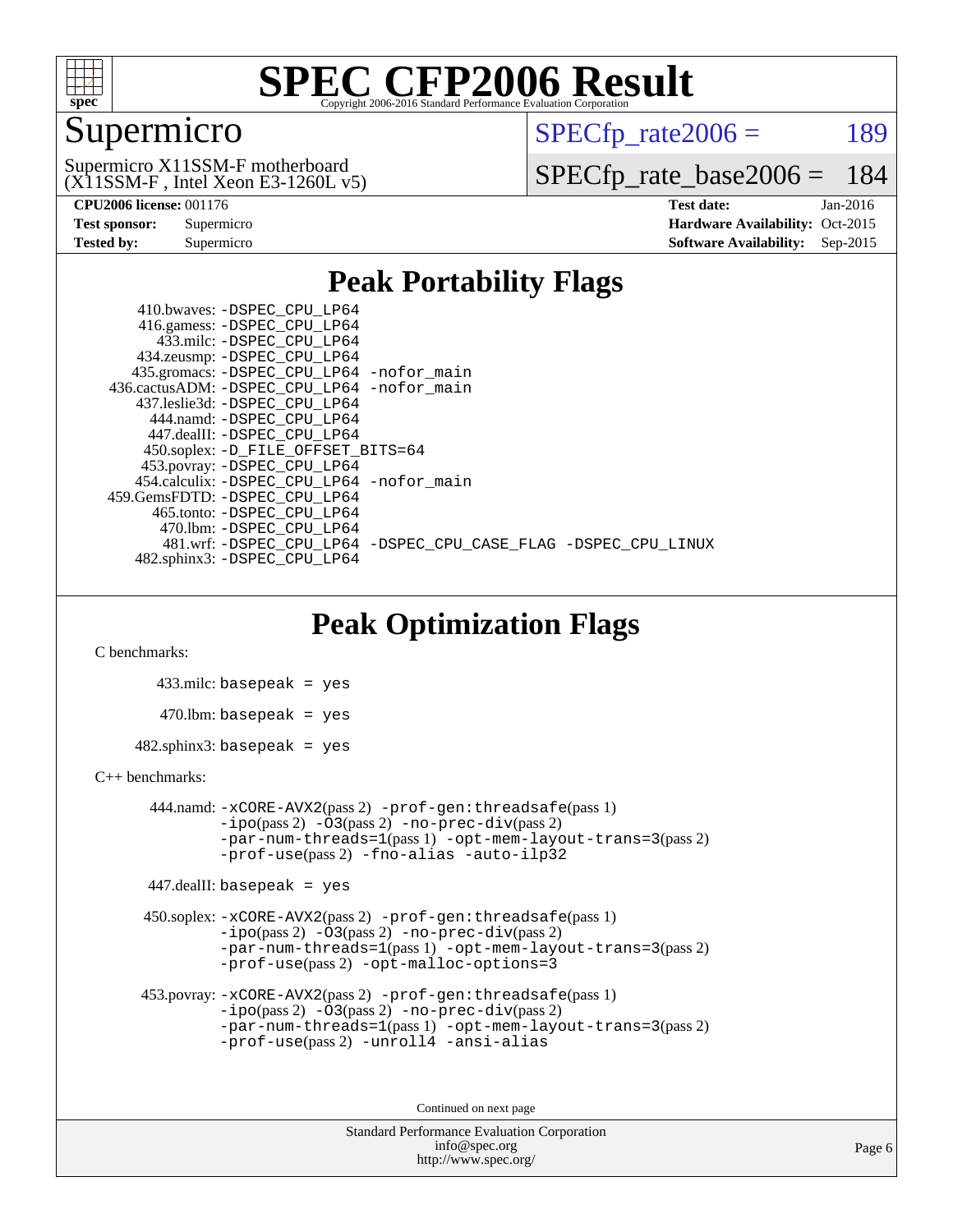

Supermicro

 $SPECTp\_rate2006 = 189$ 

(X11SSM-F , Intel Xeon E3-1260L v5) Supermicro X11SSM-F motherboard

[SPECfp\\_rate\\_base2006 =](http://www.spec.org/auto/cpu2006/Docs/result-fields.html#SPECfpratebase2006) 184

**[CPU2006 license:](http://www.spec.org/auto/cpu2006/Docs/result-fields.html#CPU2006license)** 001176 **[Test date:](http://www.spec.org/auto/cpu2006/Docs/result-fields.html#Testdate)** Jan-2016 **[Test sponsor:](http://www.spec.org/auto/cpu2006/Docs/result-fields.html#Testsponsor)** Supermicro Supermicro **[Hardware Availability:](http://www.spec.org/auto/cpu2006/Docs/result-fields.html#HardwareAvailability)** Oct-2015 **[Tested by:](http://www.spec.org/auto/cpu2006/Docs/result-fields.html#Testedby)** Supermicro **Supermicro [Software Availability:](http://www.spec.org/auto/cpu2006/Docs/result-fields.html#SoftwareAvailability)** Sep-2015

# **[Peak Optimization Flags \(Continued\)](http://www.spec.org/auto/cpu2006/Docs/result-fields.html#PeakOptimizationFlags)**

[Fortran benchmarks](http://www.spec.org/auto/cpu2006/Docs/result-fields.html#Fortranbenchmarks):

 $410.bwaves: basepeak = yes$  416.gamess: [-xCORE-AVX2](http://www.spec.org/cpu2006/results/res2016q1/cpu2006-20160206-39002.flags.html#user_peakPASS2_FFLAGSPASS2_LDFLAGS416_gamess_f-xAVX2_5f5fc0cbe2c9f62c816d3e45806c70d7)(pass 2) [-prof-gen:threadsafe](http://www.spec.org/cpu2006/results/res2016q1/cpu2006-20160206-39002.flags.html#user_peakPASS1_FFLAGSPASS1_LDFLAGS416_gamess_prof_gen_21a26eb79f378b550acd7bec9fe4467a)(pass 1) [-ipo](http://www.spec.org/cpu2006/results/res2016q1/cpu2006-20160206-39002.flags.html#user_peakPASS2_FFLAGSPASS2_LDFLAGS416_gamess_f-ipo)(pass 2) [-O3](http://www.spec.org/cpu2006/results/res2016q1/cpu2006-20160206-39002.flags.html#user_peakPASS2_FFLAGSPASS2_LDFLAGS416_gamess_f-O3)(pass 2) [-no-prec-div](http://www.spec.org/cpu2006/results/res2016q1/cpu2006-20160206-39002.flags.html#user_peakPASS2_FFLAGSPASS2_LDFLAGS416_gamess_f-no-prec-div)(pass 2) [-par-num-threads=1](http://www.spec.org/cpu2006/results/res2016q1/cpu2006-20160206-39002.flags.html#user_peakPASS1_FFLAGSPASS1_LDFLAGS416_gamess_par_num_threads_786a6ff141b4e9e90432e998842df6c2)(pass 1) [-prof-use](http://www.spec.org/cpu2006/results/res2016q1/cpu2006-20160206-39002.flags.html#user_peakPASS2_FFLAGSPASS2_LDFLAGS416_gamess_prof_use_bccf7792157ff70d64e32fe3e1250b55)(pass 2) [-unroll2](http://www.spec.org/cpu2006/results/res2016q1/cpu2006-20160206-39002.flags.html#user_peakOPTIMIZE416_gamess_f-unroll_784dae83bebfb236979b41d2422d7ec2) [-inline-level=0](http://www.spec.org/cpu2006/results/res2016q1/cpu2006-20160206-39002.flags.html#user_peakOPTIMIZE416_gamess_f-inline-level_318d07a09274ad25e8d15dbfaa68ba50) [-scalar-rep-](http://www.spec.org/cpu2006/results/res2016q1/cpu2006-20160206-39002.flags.html#user_peakOPTIMIZE416_gamess_f-disablescalarrep_abbcad04450fb118e4809c81d83c8a1d) 434.zeusmp: basepeak = yes 437.leslie3d: basepeak = yes 459.GemsFDTD: basepeak = yes 465.tonto: [-xCORE-AVX2](http://www.spec.org/cpu2006/results/res2016q1/cpu2006-20160206-39002.flags.html#user_peakPASS2_FFLAGSPASS2_LDFLAGS465_tonto_f-xAVX2_5f5fc0cbe2c9f62c816d3e45806c70d7)(pass 2) [-prof-gen:threadsafe](http://www.spec.org/cpu2006/results/res2016q1/cpu2006-20160206-39002.flags.html#user_peakPASS1_FFLAGSPASS1_LDFLAGS465_tonto_prof_gen_21a26eb79f378b550acd7bec9fe4467a)(pass 1)  $-ipo(pass 2)$  $-ipo(pass 2)$   $-03(pass 2)$   $-no-prec-div(pass 2)$  $-no-prec-div(pass 2)$ [-par-num-threads=1](http://www.spec.org/cpu2006/results/res2016q1/cpu2006-20160206-39002.flags.html#user_peakPASS1_FFLAGSPASS1_LDFLAGS465_tonto_par_num_threads_786a6ff141b4e9e90432e998842df6c2)(pass 1) [-prof-use](http://www.spec.org/cpu2006/results/res2016q1/cpu2006-20160206-39002.flags.html#user_peakPASS2_FFLAGSPASS2_LDFLAGS465_tonto_prof_use_bccf7792157ff70d64e32fe3e1250b55)(pass 2) [-unroll4](http://www.spec.org/cpu2006/results/res2016q1/cpu2006-20160206-39002.flags.html#user_peakOPTIMIZE465_tonto_f-unroll_4e5e4ed65b7fd20bdcd365bec371b81f) [-auto](http://www.spec.org/cpu2006/results/res2016q1/cpu2006-20160206-39002.flags.html#user_peakOPTIMIZE465_tonto_f-auto) [-inline-calloc](http://www.spec.org/cpu2006/results/res2016q1/cpu2006-20160206-39002.flags.html#user_peakOPTIMIZE465_tonto_f-inline-calloc) [-opt-malloc-options=3](http://www.spec.org/cpu2006/results/res2016q1/cpu2006-20160206-39002.flags.html#user_peakOPTIMIZE465_tonto_f-opt-malloc-options_13ab9b803cf986b4ee62f0a5998c2238) [Benchmarks using both Fortran and C](http://www.spec.org/auto/cpu2006/Docs/result-fields.html#BenchmarksusingbothFortranandC): 435.gromacs: [-xCORE-AVX2](http://www.spec.org/cpu2006/results/res2016q1/cpu2006-20160206-39002.flags.html#user_peakPASS2_CFLAGSPASS2_FFLAGSPASS2_LDFLAGS435_gromacs_f-xAVX2_5f5fc0cbe2c9f62c816d3e45806c70d7)(pass 2) [-prof-gen:threadsafe](http://www.spec.org/cpu2006/results/res2016q1/cpu2006-20160206-39002.flags.html#user_peakPASS1_CFLAGSPASS1_FFLAGSPASS1_LDFLAGS435_gromacs_prof_gen_21a26eb79f378b550acd7bec9fe4467a)(pass 1) [-ipo](http://www.spec.org/cpu2006/results/res2016q1/cpu2006-20160206-39002.flags.html#user_peakPASS2_CFLAGSPASS2_FFLAGSPASS2_LDFLAGS435_gromacs_f-ipo)(pass 2) [-O3](http://www.spec.org/cpu2006/results/res2016q1/cpu2006-20160206-39002.flags.html#user_peakPASS2_CFLAGSPASS2_FFLAGSPASS2_LDFLAGS435_gromacs_f-O3)(pass 2) [-no-prec-div](http://www.spec.org/cpu2006/results/res2016q1/cpu2006-20160206-39002.flags.html#user_peakPASS2_CFLAGSPASS2_FFLAGSPASS2_LDFLAGS435_gromacs_f-no-prec-div)(pass 2) [-par-num-threads=1](http://www.spec.org/cpu2006/results/res2016q1/cpu2006-20160206-39002.flags.html#user_peakPASS1_CFLAGSPASS1_FFLAGSPASS1_LDFLAGS435_gromacs_par_num_threads_786a6ff141b4e9e90432e998842df6c2)(pass 1) [-opt-mem-layout-trans=3](http://www.spec.org/cpu2006/results/res2016q1/cpu2006-20160206-39002.flags.html#user_peakPASS2_CFLAGS435_gromacs_f-opt-mem-layout-trans_a7b82ad4bd7abf52556d4961a2ae94d5)(pass 2) [-prof-use](http://www.spec.org/cpu2006/results/res2016q1/cpu2006-20160206-39002.flags.html#user_peakPASS2_CFLAGSPASS2_FFLAGSPASS2_LDFLAGS435_gromacs_prof_use_bccf7792157ff70d64e32fe3e1250b55)(pass 2) [-opt-prefetch](http://www.spec.org/cpu2006/results/res2016q1/cpu2006-20160206-39002.flags.html#user_peakOPTIMIZE435_gromacs_f-opt-prefetch) [-auto-ilp32](http://www.spec.org/cpu2006/results/res2016q1/cpu2006-20160206-39002.flags.html#user_peakCOPTIMIZE435_gromacs_f-auto-ilp32)  $436.cactusADM:basepeak = yes$  454.calculix: basepeak = yes  $481.$ wrf: basepeak = yes The flags files that were used to format this result can be browsed at <http://www.spec.org/cpu2006/flags/Intel-ic16.0-official-linux64.html> <http://www.spec.org/cpu2006/flags/Supermicro-Platform-Settings-V1.2-revH.html>

You can also download the XML flags sources by saving the following links: <http://www.spec.org/cpu2006/flags/Intel-ic16.0-official-linux64.xml> <http://www.spec.org/cpu2006/flags/Supermicro-Platform-Settings-V1.2-revH.xml>